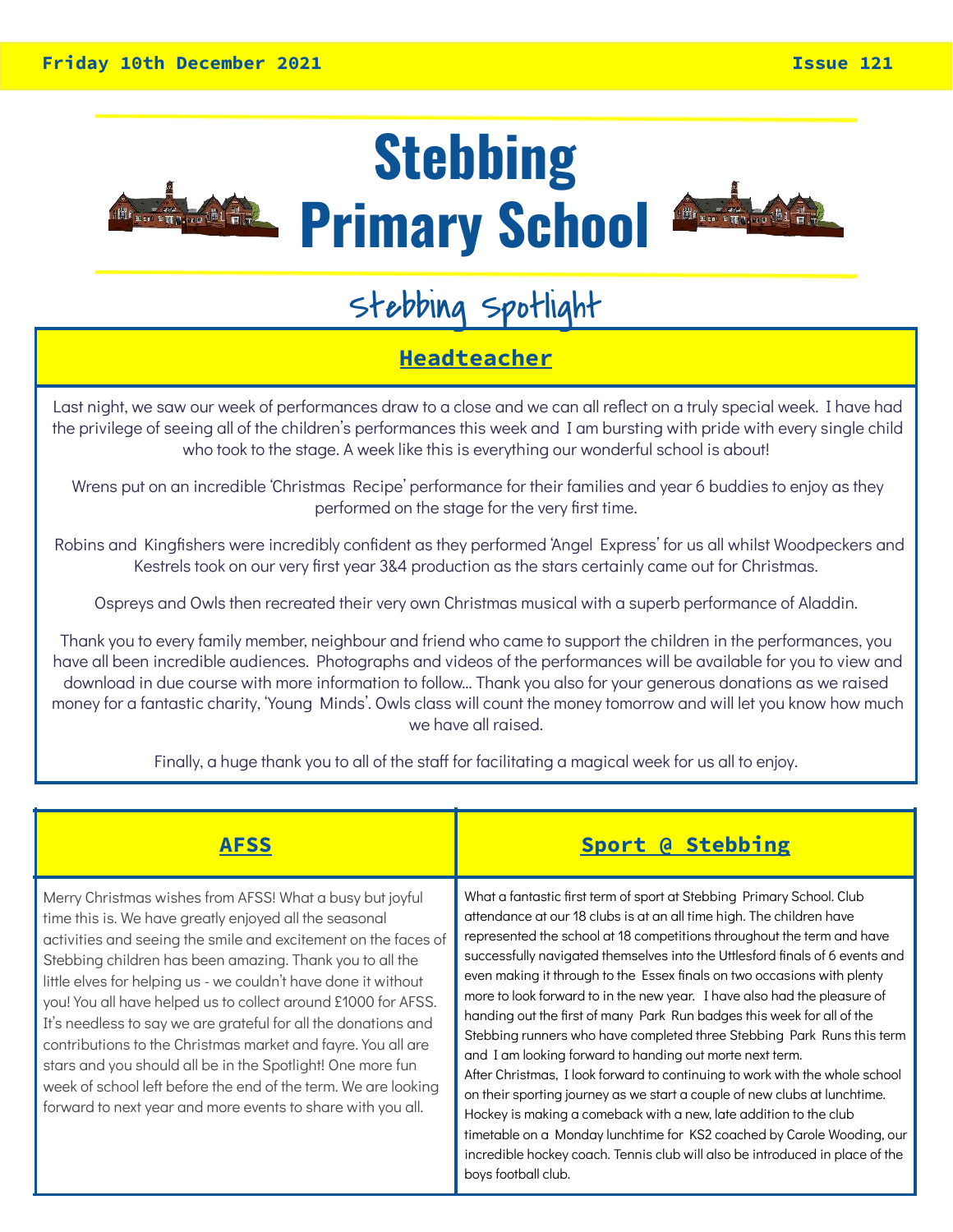# Awards

Woodpeckers

|                    | <b>Friday 3rd December</b>                       | Friday 10th December             |
|--------------------|--------------------------------------------------|----------------------------------|
| <b>Wrens</b>       | Nicole Nelson &<br>Harry Greenwood & Skyla Ekins |                                  |
| Robins             | Sophia Wigmore & Ivy Page-Blackley               | Elsie Sullivan & Clara Bean      |
| <b>Kingfishers</b> | Alex Bota & Isla Donohue                         | Amelia Walker & Charlie Steadman |
| <b>Woodpeckers</b> | Harriet Young & Ava Nash                         | Sophia Allen & Ethan Thorp       |
| Kestrels           | Finlee Northcote & Amelia Magat                  | Oliver Osborn & Poppy-May Smith  |
| <b>Ospreys</b>     | James Steadman & Alden McGonagle                 | Leigh Lyons & Eira Fulcher       |
| Owls               |                                                  | Archie Wilkinson & Milo Magat    |

|                    | <b>Presentation Award Winners</b> |                       |  |
|--------------------|-----------------------------------|-----------------------|--|
| <b>Wrens</b>       |                                   |                       |  |
| Robins             | <b>Emily Thomas</b>               |                       |  |
| <b>Kingfishers</b> | <b>Wren Chandler</b>              |                       |  |
| <b>Woodpeckers</b> |                                   | Phoebe Haddad         |  |
| <b>Kestrels</b>    |                                   | <b>Amelie Hiskey</b>  |  |
| <b>Ospreys</b>     |                                   | <b>Brooke Edridge</b> |  |
| Owls               |                                   | Poppy Bloss           |  |

| <b>Date</b> | II<br><b>Rockstars</b><br>% of active<br>players                                       | <b>Spelling</b><br><b>Shed</b> | Maths<br><b>Shed</b> | Year 6<br><b>Award</b>             | Lunchtime<br><b>Award</b>                                                               | <b>Attendance</b><br><b>Award</b> |
|-------------|----------------------------------------------------------------------------------------|--------------------------------|----------------------|------------------------------------|-----------------------------------------------------------------------------------------|-----------------------------------|
| 10.12.21    | Kestrels 43%<br><b>Owls 20%</b><br>Woodpeckers<br>17%<br>Kingfishers 10%<br>Ospreys 8% | Ospreys                        | Ospreys              | Poppy- May Smith<br>& Florrie Hale | Amelia & Rose,<br>Charlie, Neve, Louis<br>Alex & Nathaniel,<br>Remu (KF Pack)<br>Lunch) | Kingfishers                       |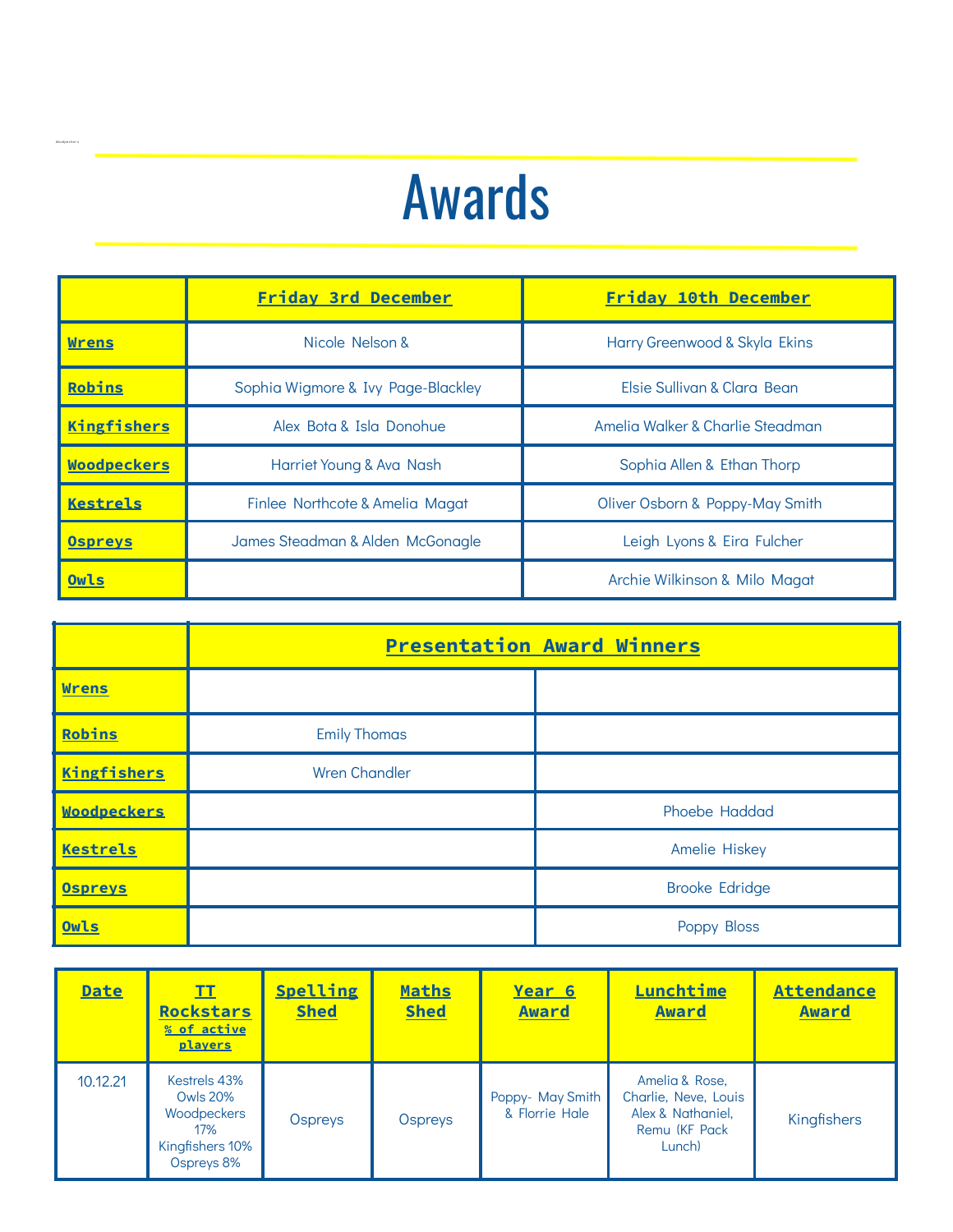| 17.12.21 | Kestrels 17%<br>Woodepeckers<br>13%<br>Ospreys 4%<br>Owls 3% |  | <b>Brooke Edridge</b> | Kingfishers |
|----------|--------------------------------------------------------------|--|-----------------------|-------------|
|          |                                                              |  |                       |             |

| <b>C</b> ClassDojo      |                     |                                                                                                      |                    |                                        |                                  |  |
|-------------------------|---------------------|------------------------------------------------------------------------------------------------------|--------------------|----------------------------------------|----------------------------------|--|
|                         |                     | Dojo Award Winners                                                                                   |                    | Dojo Points Winners                    |                                  |  |
| <u>Being</u><br>Helpful | <b>Malachy Rook</b> | Holly Roach<br>Wrens                                                                                 | <b>Wrens</b>       |                                        | Louie Gormer                     |  |
| Being<br>Kind           | Amelie Hiskey       | <b>Callum Walker &amp;</b><br>Ronnie Lucas                                                           | Robins             | Dexter Lodge                           | <b>Harry Osborn</b>              |  |
| Good<br><b>Manners</b>  | Freddie Munson      | <b>Darcy</b><br><b>Stewart-Wheatly</b><br>Woodpeckers                                                | <b>Kingfishers</b> | Julia Morton                           | Albie, Louis,<br>Maryann, Hunter |  |
| Listening               |                     | Archie Philp                                                                                         | <b>Woodpeckers</b> | Hayden<br><b>Edwards-Riches</b>        | Ji Bucknell                      |  |
| <u>Perseverance</u>     | <b>Elliot Hogg</b>  | All of Robins Class                                                                                  | Kestrels           | <b>Archie Wigmore</b>                  | Lily Lakovic                     |  |
| Teamwork                | Leo Khoshkhou       | Malachy Rook &<br><b>James Steadman</b>                                                              | <b>Ospreys</b>     | Leigh Lyons &<br><b>Brooke Edridge</b> | Leigh Lyons                      |  |
| Working<br>Hard         | Freddie Fcxton      | Archie Wigmore,<br>Florrie Hale, Finley<br><b>Shepherd &amp; Oliver</b><br>Osborn<br><b>Kestrels</b> | Owls               | Ronnie Lucas                           | <b>William Foxton</b>            |  |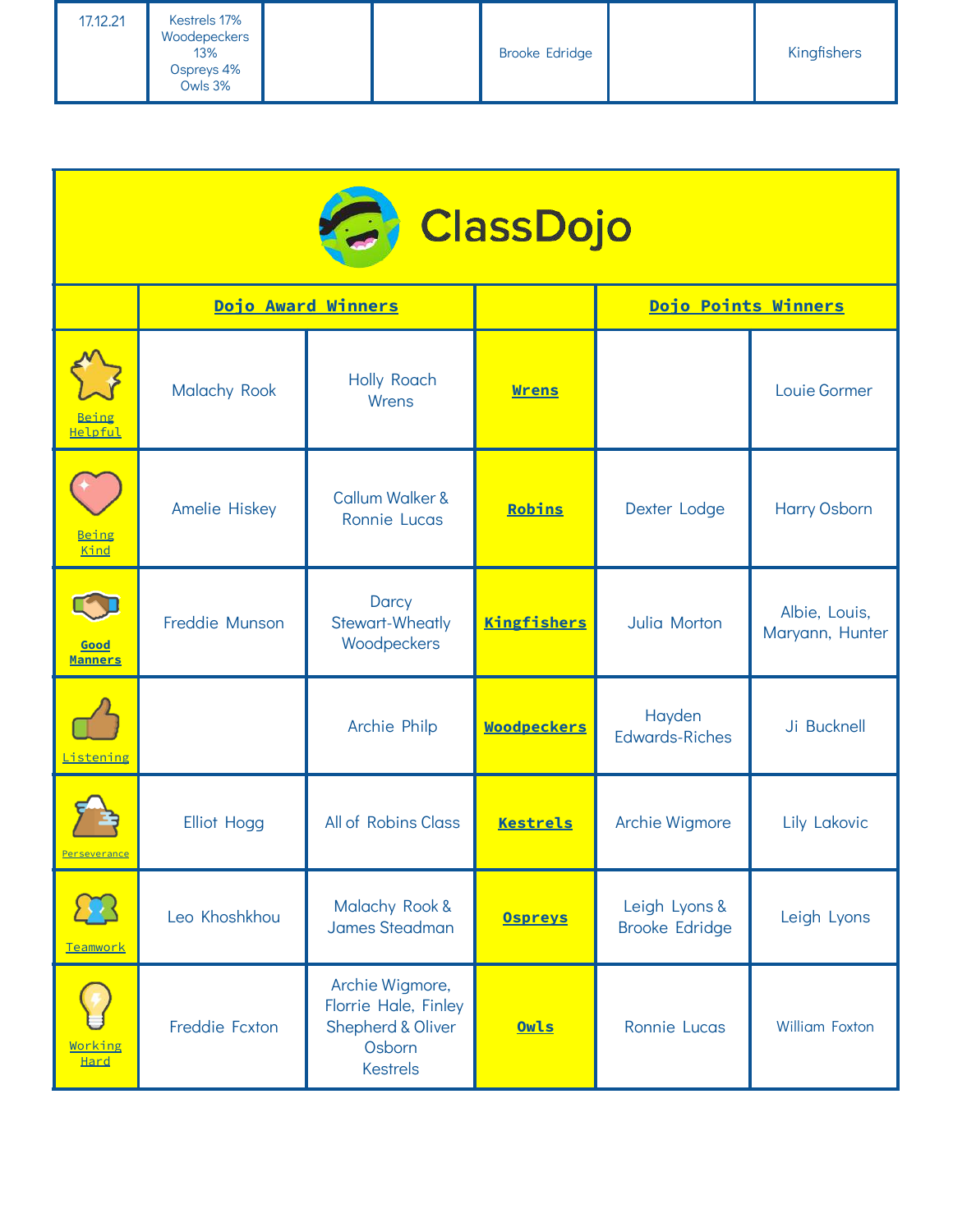# Class Information

### Wrens



What a fantastic Christmassy couple of weeks we have had. I think you will all agree the the children were absolutely incredible in their first Stebbing Christmas play. We are so proud of how they remembered their lines and cues to go on stage confidently. It really was the highlight of the term. Our trip to the zoo was truly magical. They did the school very proud and enjoyed sharing their knowledge about penguins with the elf and Santa. Seeing the penguins up close was a great experience too!

The children can't wait for you to come in next week and see all of the Christmas crafts they have made. Miss Osborne has worked very hard with the children - you will be amazed.

I would like to say a big thank you to you all for your kind words and gifts over the past couple of weeks. I have loved every minute of teaching Wrens. I can't wait to visit in the new year. Have a wonderful Christmas and a very happy new year!

# Robins



We have been learning to write letters in preparation for our letter to Santa, so here is a 'shared-write'. Robins told Mrs Lonnen-Smith the features of a letter, then what to write including how to start and end it…

> Stebbing Primary High Street Stebbing CM6 3SH

Thursday 9th December 2021

#### Dear Parents,

We have been practising our letter formation like curly caterpillars and robot letters. We've been learning numbers. We have been writing number words. We've been opening calendars and they have chocolate or baubles in them. We have been making Christmas stuff like little Christmas puddings or snowmen. We have been to the zoo on a bus and we looked for animals and where they came from (continents). We saw penguins and Santa. It was good! We practise if our letters are the right way round, and numbers. We're going to sing to our mums and dads and nans and aunties for our school play. Our cousins might be there, and our sisters and brothers, and grandads. We shopped for our presents last Friday and we wrapped them. It was fun but so tricky.

From Robins Class

## **Kingfishers**

We have had 2 very exciting weeks in Woodpeckers. Christmas is in full swing at Stebbing and Kingfishers have worked and practiced incredibly hard for their Christmas play. We are all so proud of each and every one of them for their dedication to learning their lines, enthusiasm when practicing and their perseverance to overcome challenges.

We have been creating lots of lovely Christmas things to decorate our classroom with and to sell during our class Christmas market. Kingfishers have loved having so many opportunities to be creative and they are looking forward to showing off their creations. In English Kingfishers wrote a letter to Father Christmas and we are currently waiting for his reply! In Maths these past 2 weeks we have been focusing on numbers on a numberline, sequencing numbers, 1 more 1 less and 10 more 10 less and Kingfishers completed their hot Maths and we were very impressed with their outcomes and so pleased with how hard they worked.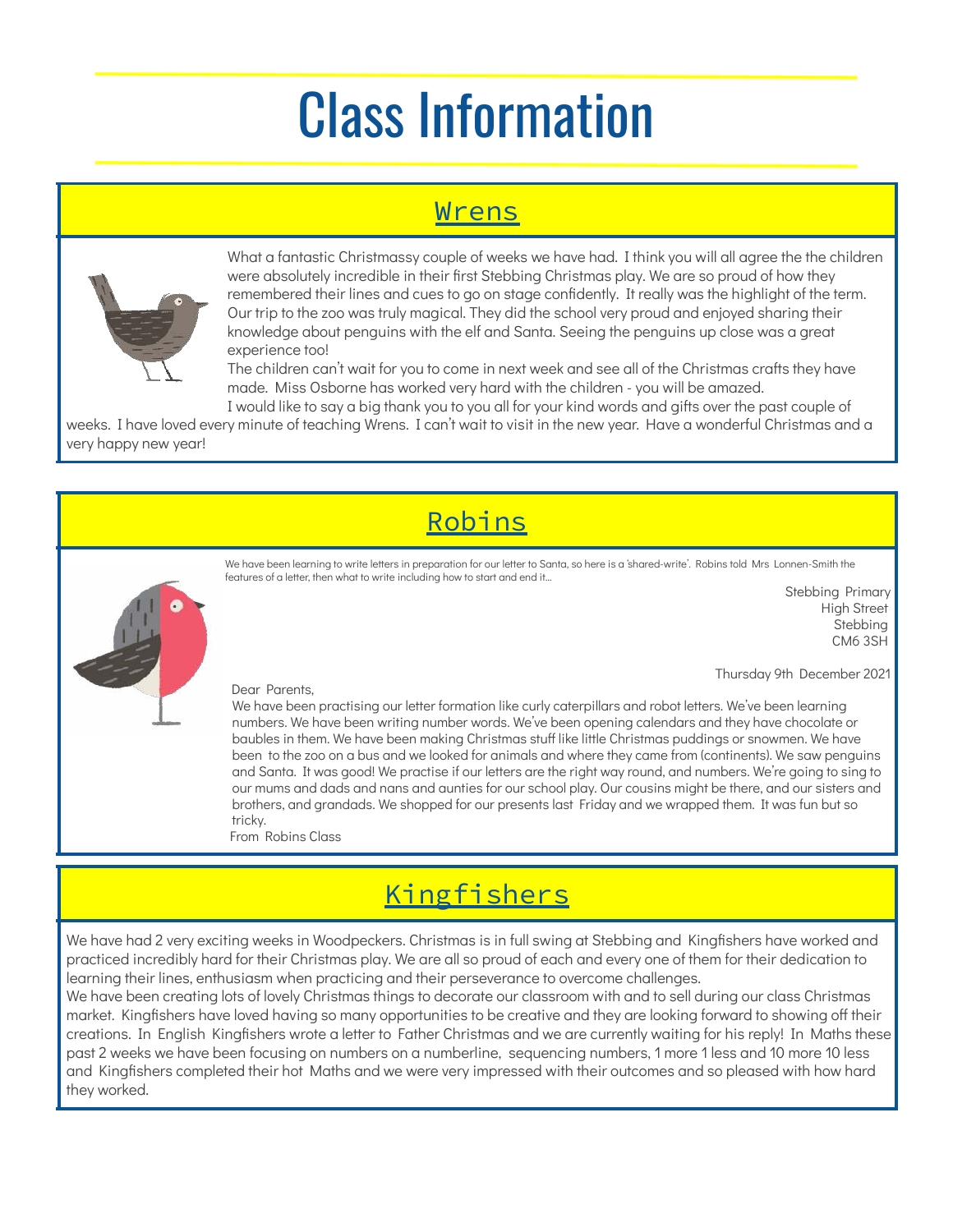### Woodpeckers

What an exciting couple of weeks we have had in Woodpeckers. As many of you saw, we have worked so hard to rehearse for our Christmas production of 'The Stars Come Out For Christmas'. I honestly was bursting with pride watching all of Woodpeckers perform considering the last time they did anything like this was in year 1. They were absolutely incredible. Over the last two weeks, we have also been working hard on some beautiful Christmas crafts ready for our Christmas market. Friday afternoons have currently been filled with glue and glitter! We have also done some learning too believe it or not! IN English we have started a new topic on instructions. The children have been incredible and remembering all of the features of instructions from when they were in year 2 and have loved creating some Christmassy instruction on how elves wrap presents and how reindeers fly. In maths we have finished our addition and subtraction topic and completed a few hot tasks. These showed that we need a little more practise on number bonds to 100 so we have been learning the tricks of finding the bonds and playing some fun games with these. In Science, we have enjoyed experimenting with magnets some more and investigating whether all metals are magnetic. This sparked some amazing discussions. Did you know that it depends on the year a coin was made as to whether it is magnetic or not? This is something we found out during an experiment! Overall it has been a jam packed but fun filled two weeks and all that is left to say is that we hope you all have a very Merry Christmas and a Happy New Year.

## **Kestrels**



What an eventful and festive couple of weeks we have just had in Kestrels. We are delighted to have finally shared with parents our Christmas production of 'The Stars Come Out For Christmas'. I am so proud of every single one of Kestrels class for the professionalism and patience they showed not only on the night but through the countless rehearsals and us tinkering with things and asking them to do their scenes again but in different places to try and make the show as enjoyable as it can be. We have also been working on our Christmas crafts getting them ready for you to see next week at the fair. The children have been incredibly lucky to have been given a chance to get their christmas shopping done early in the form of our christmas market which was accompanied by some festive maths work in which we had to find out who had stolen the nativity plays CD and finishing off our instructive writing on making a festive potion for the Grinch to have at

Christmas time, which led to some interesting discussions on what things the children would like to have in a potion. We have also been looking at our topic of North and South America in which the children have enjoyed some flag quizzes and making up their own riddles as to where their iven country is located on a globe. So once again all I can say is how incredibly proud I am of them for showing me my first stebbing Christmas Production and have a lovely Christmas and a Happy New Year!

### **Ospreys**



It has been a fabulous couple of weeks in Ospreys and the children have really been getting into the Christmas spirit. They have worked extremely hard in rehearsals for their Christmas performances and should absolutely all be so proud of themselves - it has been wonderful to see the excitement in their faces. In maths, the children have been working on Area and Perimeter. The children have moved on from re-capping measuring skills to finding the area of compound shapes. In English, the children have continued on their transmission to Mars topic and completed their hot writes. They have also been focusing on editing their hot task, which has allowed them to amend areas that they feel appropriate in order to improve their independent writing. It has been wonderful to enjoy some Christmas craft-making sessions, in preparation for the parent Christmas craft market - they are looking forward to presenting their works of art.

It has been a great end to this half term and we are all incredibly proud of the children and what they've achieved. We hope you all have a fantastic Christmas and a very Happy New Year, from the Ospreys team!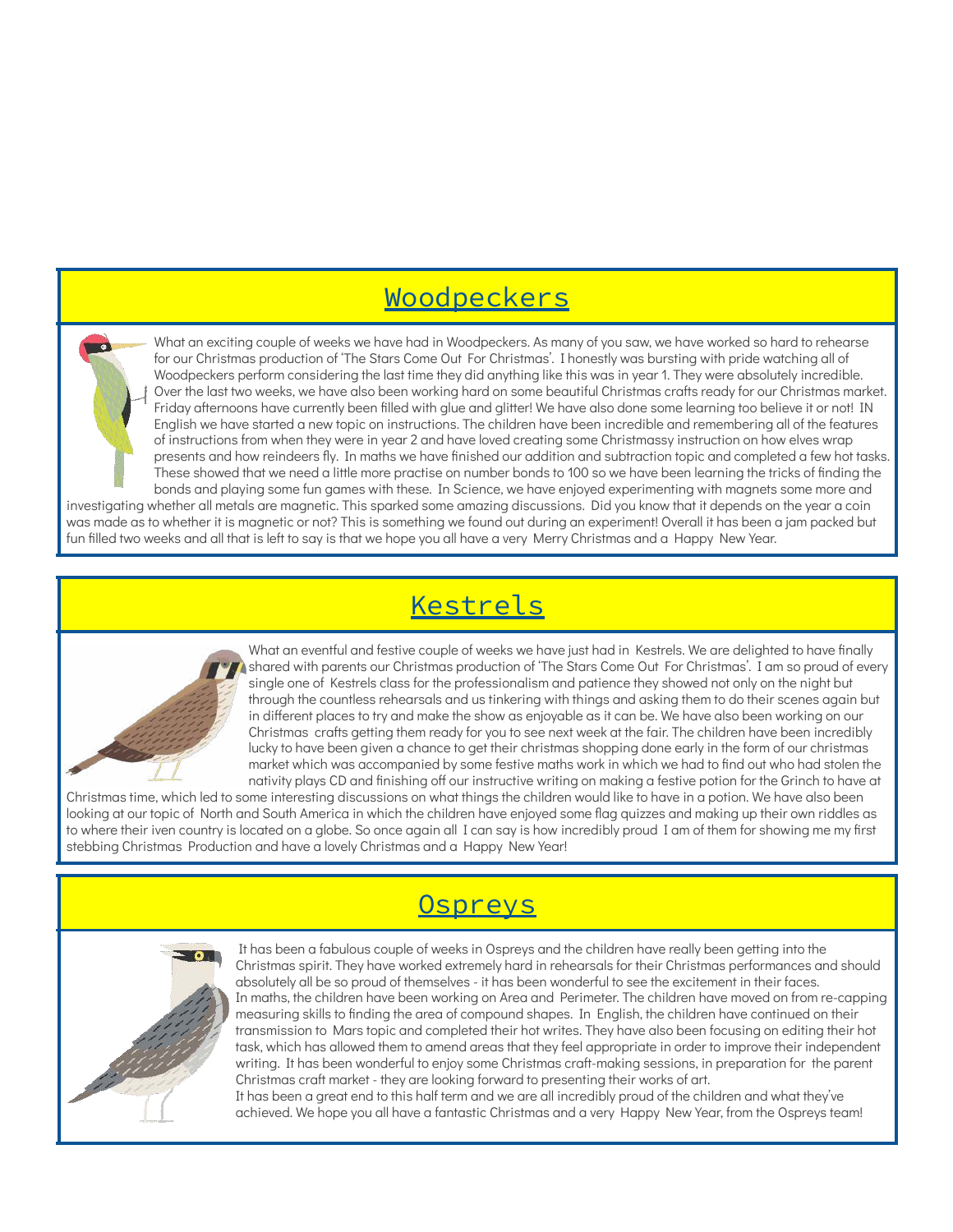## Owls



Performance week is always one of the best weeks of the school calendar and this year did not disappoint. I was blown away by the children's application throughout the whole rehearsal period and then seeing it all come together on Tuesday and Thursday evening was a joy to behold. Seeing children step out of their comfort zones, push themselves to achieve things they didn't realise they were capable of and put smiles on so many peoples' faces brings me so much pride. As we bring our Chridstmnas festivities to a close, the children have been working hard on their buddy Christmas stories alongside finishing the tricky fractions unit of work and creating some wonderfully festive Christmas decorations for you all joy this Christmas. We cannot wait to see you all on Tuesday to see what we have been up to and, most importantly,

vote for your favourite Gingerbread house in the Owls annual Gingerbread house building competition.

# Important Dates

| Date     | Event                                                                                                                                              |
|----------|----------------------------------------------------------------------------------------------------------------------------------------------------|
| 14.12.21 | Christmas craft market- Parents invited into school at 2pm. Please bring small change<br>with you.                                                 |
| 15.12.21 | Whole school Christmas dinner day (£2.20 for KS2) Children are invited to wear their<br>Christmas jumper with normal school uniform on the bottom. |
| 15.12.21 | Class parties-children are invited to bring in party clothes to change into                                                                        |
| 16.12.21 | Class parties-children are invited to bring in party clothes to change into                                                                        |
| 17.12.21 | Save the Children Christmas Jumper day                                                                                                             |
| 17.12.21 | Christmas Carol Concert at St.Mary's Church 1:30pm - 2:30pm                                                                                        |
| 17.12.21 | End of term- Break up for Christmas                                                                                                                |
| 04.01.22 | Non pupil day                                                                                                                                      |
| 05.01.22 | Back to school                                                                                                                                     |